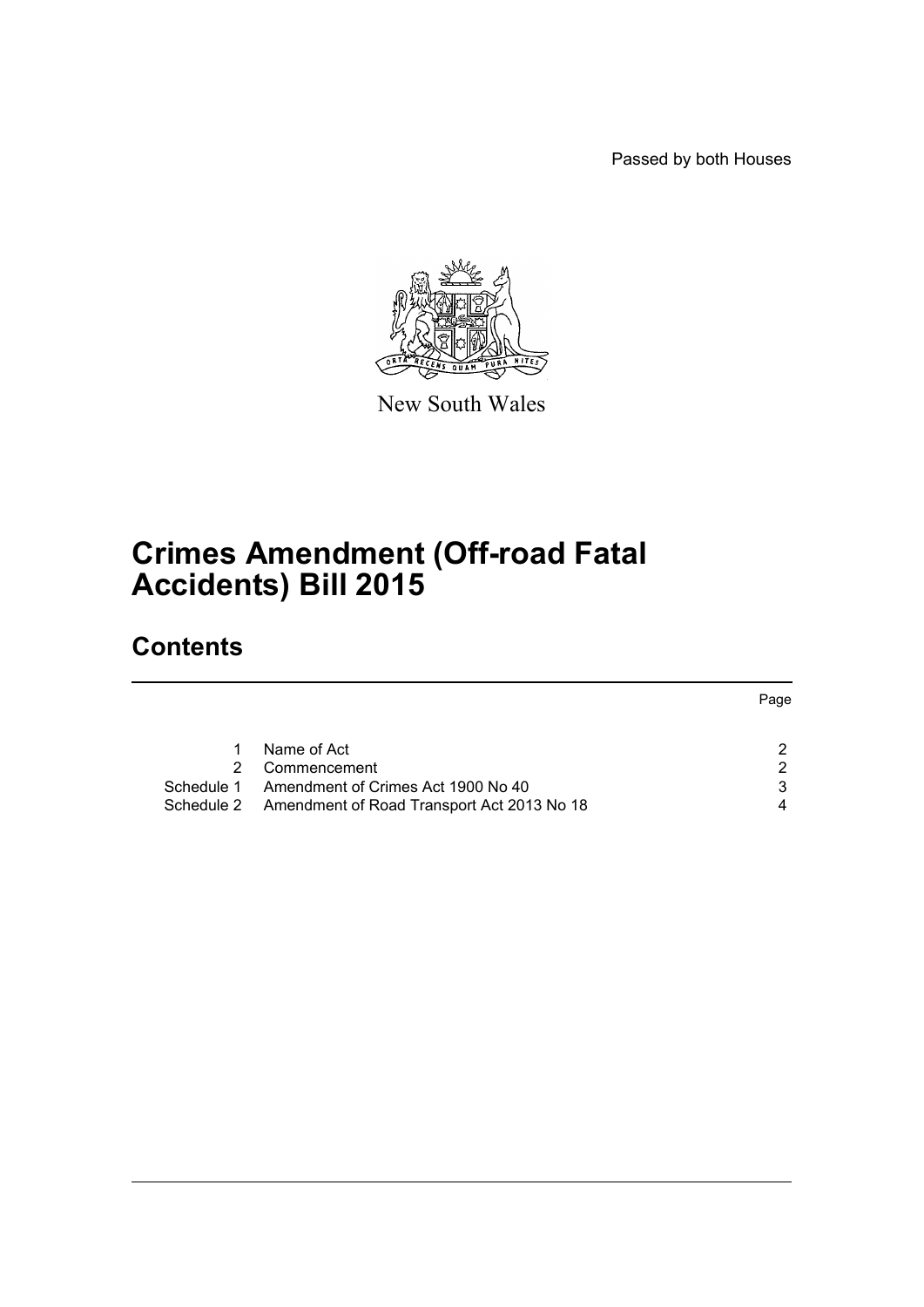*I certify that this PUBLIC BILL, which originated in the LEGISLATIVE COUNCIL, has finally passed the LEGISLATIVE COUNCIL and the LEGISLATIVE ASSEMBLY of NEW SOUTH WALES.*

*Legislative Council 2015* *Clerk of the Parliaments*

New South Wales

# **Crimes Amendment (Off-road Fatal Accidents) Bill 2015**

Act No , 2015

An Act to amend the *Crimes Act 1900* and the *Road Transport Act 2013* to make further provision for evidence of intoxication in connection with dangerous driving and to provide for testing for alcohol and drug use in off-road accidents.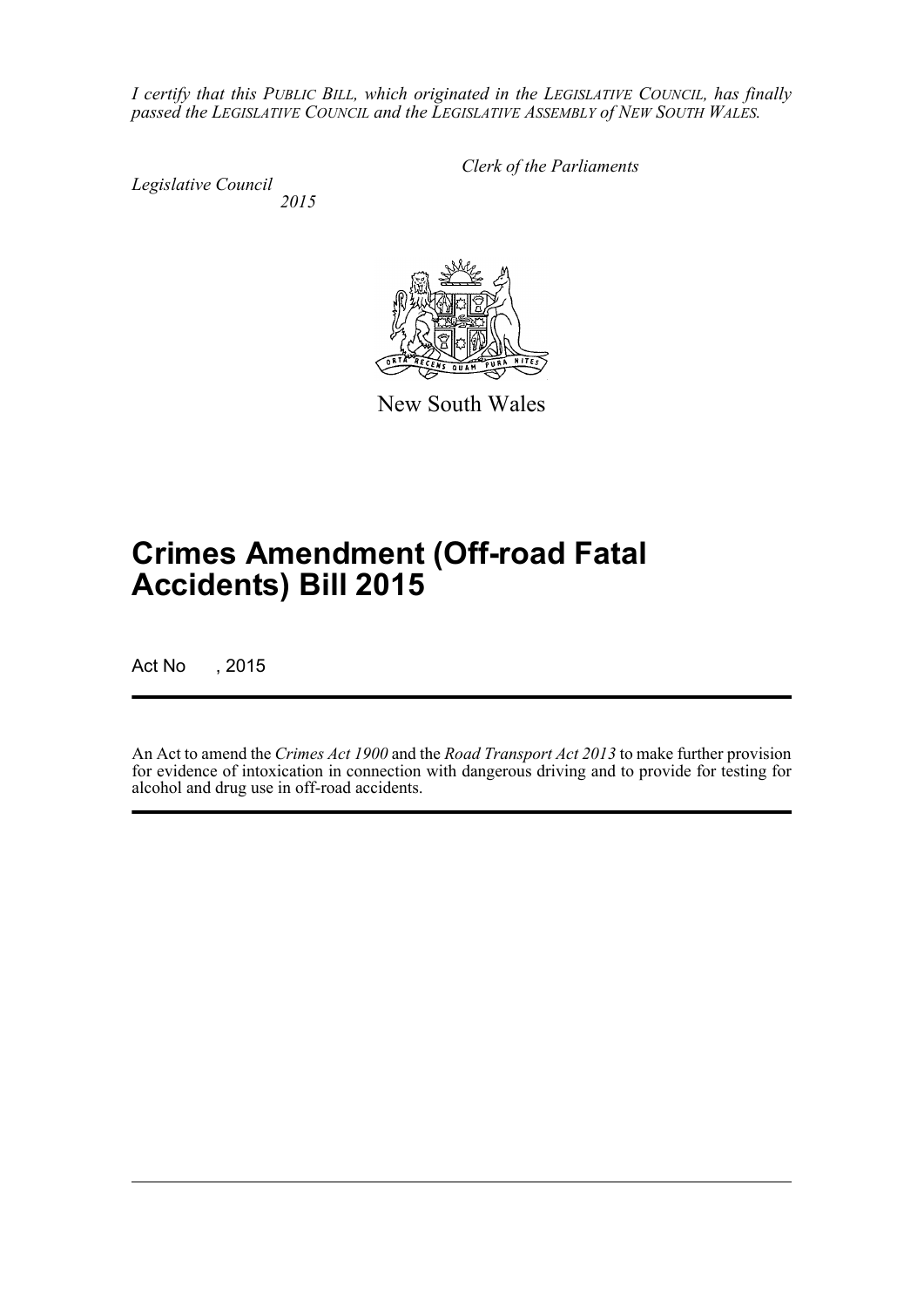### <span id="page-2-0"></span>**The Legislature of New South Wales enacts:**

### **1 Name of Act**

This Act is the *Crimes Amendment (Off-road Fatal Accidents) Act 2015*.

#### <span id="page-2-1"></span>**2 Commencement**

This Act commences on the date of assent to this Act.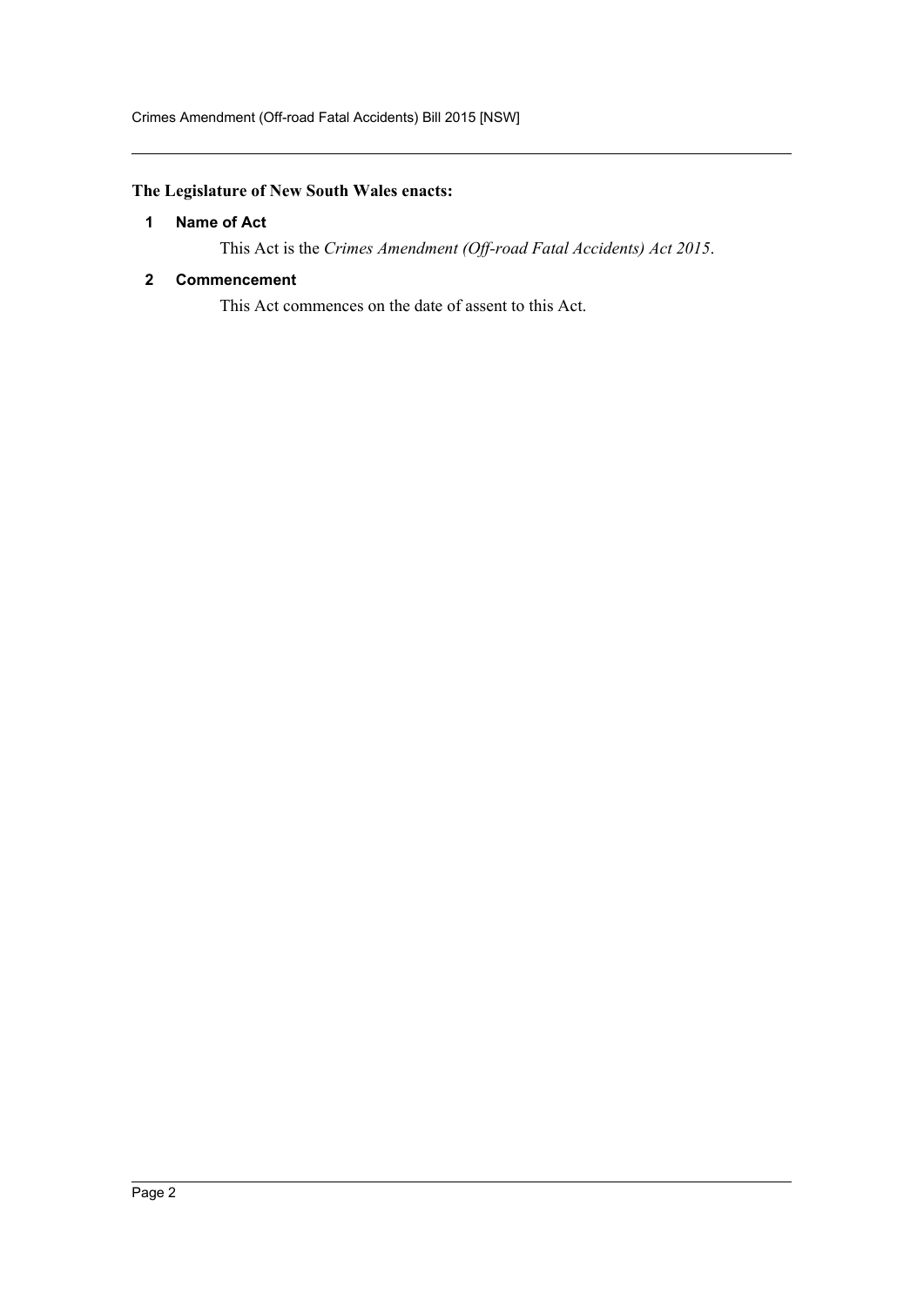### <span id="page-3-0"></span>**Schedule 1 Amendment of Crimes Act 1900 No 40**

### **[1] Section 52AA Dangerous driving: procedural matters**

Omit "occurring at a place that is not a road" from section 52AA (2) and (3A) wherever occurring.

### **[2] Section 52AA (7)**

Omit the definition of *road*.